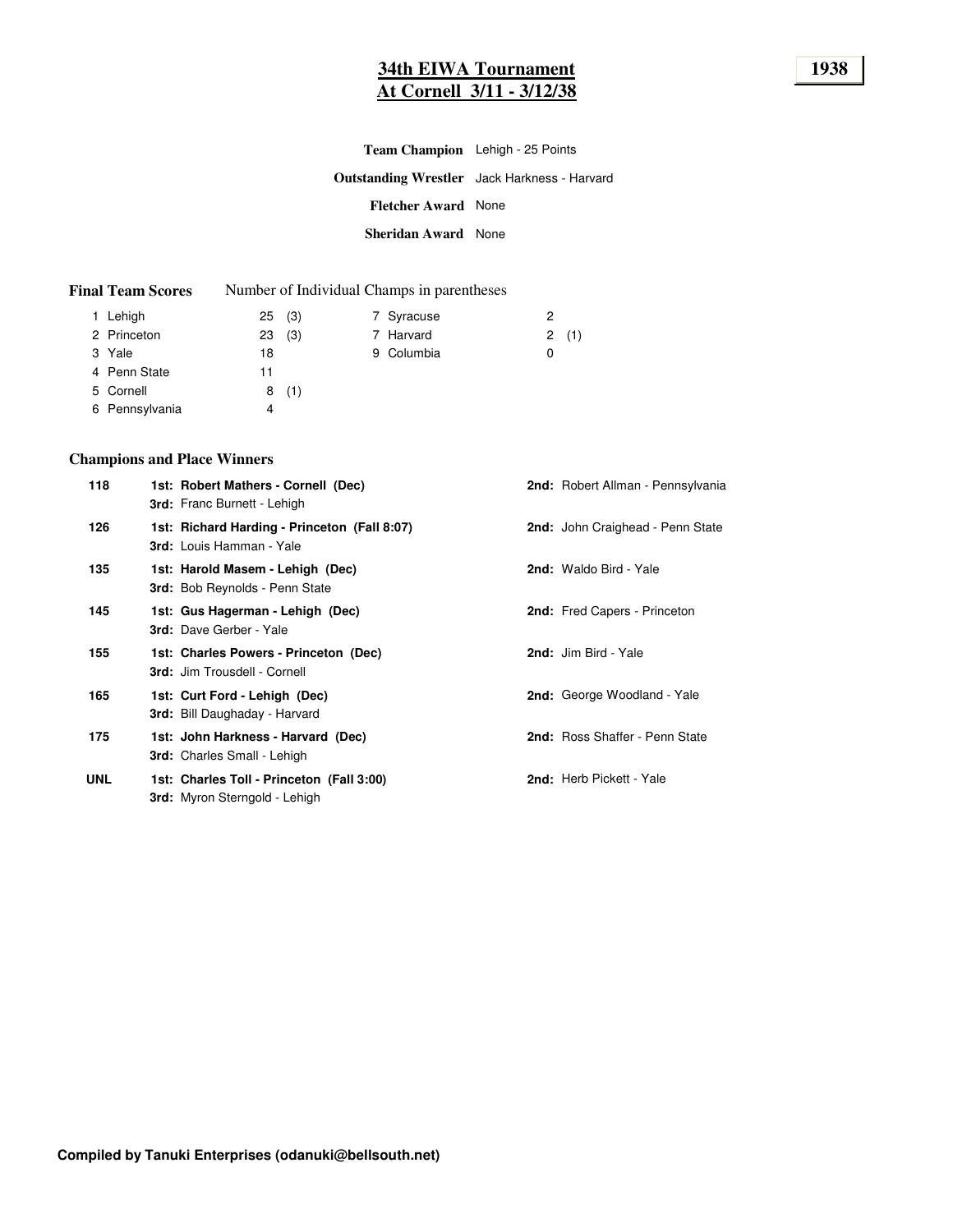## **3/11/1938 and 3/12/1938 at Cornell 1938 EIWA Championship Page 1 of 8**

#### **118 Weight Class**

| Addison Foshay, Princeton   |                        |                           |                           |
|-----------------------------|------------------------|---------------------------|---------------------------|
| Harvey Ross, Harvard        | Addison Foshay Dec     |                           |                           |
| Victor Bucci, Columbia      |                        | Addison Foshay Dec        |                           |
|                             | Victor Bucci           |                           |                           |
| Bye                         |                        |                           |                           |
| Franc Burnett, Lehigh       |                        |                           | Franc Burnett Dec         |
| Bye                         | <b>Franc Burnett</b>   |                           |                           |
|                             |                        | Franc Burnett Dec         |                           |
| Len Mallon, Yale            | Len Mallon             |                           |                           |
| Bye                         |                        |                           |                           |
| Robert Allman, Pennsylvania |                        |                           | <b>Robert Mathers Dec</b> |
|                             | Robert Allman          |                           |                           |
| Bye                         |                        |                           |                           |
| Clarence Patten, Syracuse   |                        | Robert Allman Fall 4:25   |                           |
| Bye                         | <b>Clarence Patten</b> |                           |                           |
| Carl King, Penn State       |                        |                           | Robert Mathers Fall 5:48  |
|                             | Carl King              |                           |                           |
| Bye                         |                        |                           |                           |
| Bye                         |                        | <b>Robert Mathers Dec</b> |                           |
| Robert Mathers, Cornell     | <b>Robert Mathers</b>  |                           |                           |
|                             |                        |                           |                           |
|                             |                        | <b>Consolation Bouts</b>  |                           |
| <b>Second Place</b>         |                        |                           |                           |

WRB Second Robert Allman, Pennsylvania defeated Carl King, Penn State - Dec OT

Final Second Robert Allman, Pennsylvania defeated Franc Burnett, Lehigh - Dec

#### **Third Place**

Final Third Franc Burnett, Lehigh automatic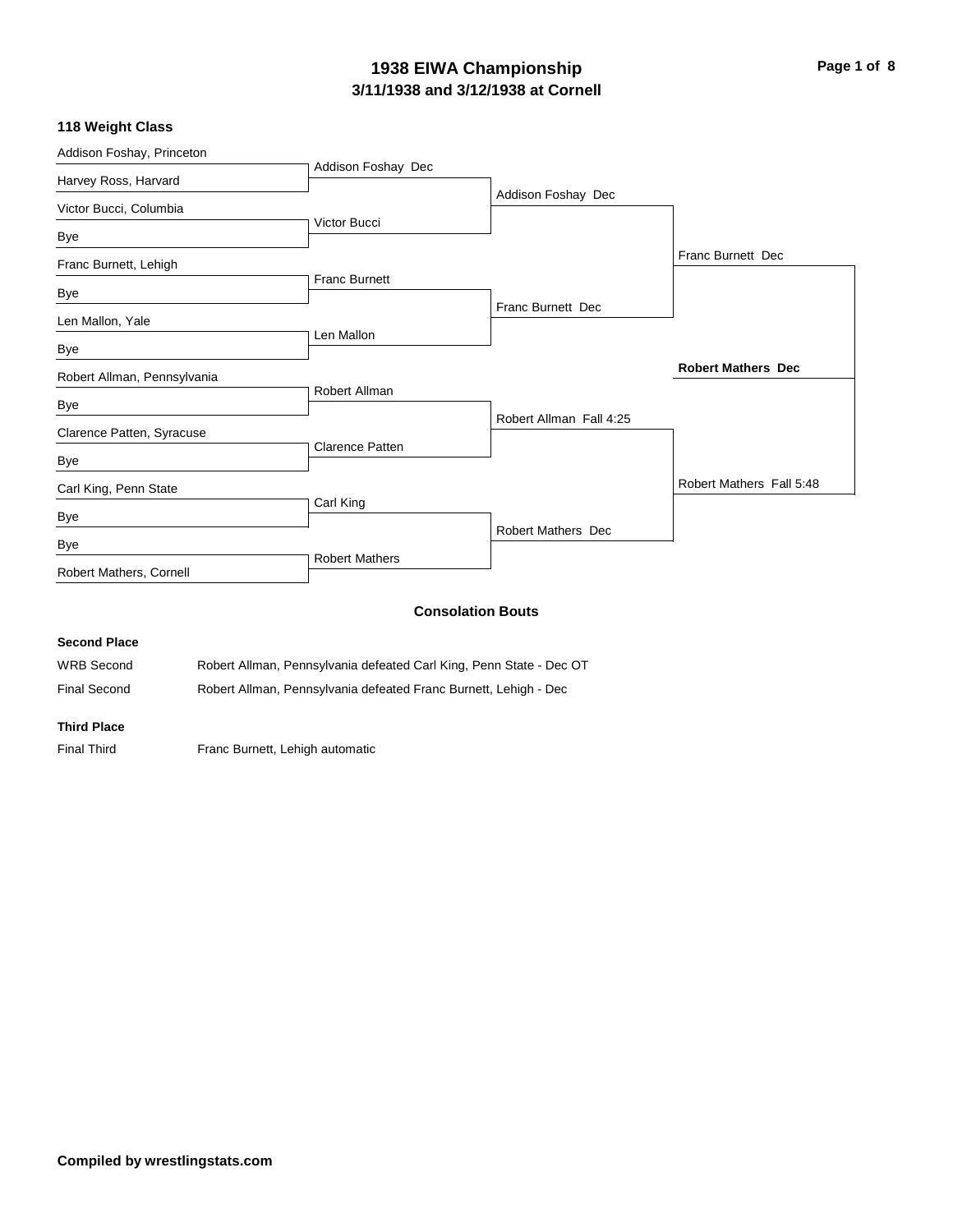## **3/11/1938 and 3/12/1938 at Cornell 1938 EIWA Championship Page 2 of 8**

## **126 Weight Class**

| Abe Rosenburg, Syracuse        |                          |                            |                                  |
|--------------------------------|--------------------------|----------------------------|----------------------------------|
| Bye                            | Abe Rosenburg            |                            |                                  |
| Louis Hamman, Yale             |                          | Louis Hamman Fall 6:02     |                                  |
|                                | Louis Hamman             |                            |                                  |
| Bye                            |                          |                            |                                  |
| Harold Zaret, Columbia         |                          |                            | John Craighead Dec               |
|                                | <b>Harold Zaret</b>      |                            |                                  |
| Bye                            |                          | John Craighead Dec         |                                  |
| John Craighead, Penn State     |                          |                            |                                  |
| Bye                            | John Craighead           |                            |                                  |
| Carlton Blackmore, Cornell     |                          |                            | <b>Richard Harding Fall 8:07</b> |
|                                | <b>Carlton Blackmore</b> |                            |                                  |
| Bye                            |                          |                            |                                  |
| Morgan Berthrong, Pennsylvania |                          | Morgan Berthrong Dec       |                                  |
|                                | Morgan Berthrong         |                            |                                  |
| Bye                            |                          |                            |                                  |
| Walter Allen, Lehigh           |                          |                            | Richard Harding Fall 3:00        |
|                                | <b>Walter Allen</b>      |                            |                                  |
| Bye                            |                          |                            |                                  |
| Bye                            |                          | <b>Richard Harding Dec</b> |                                  |
| Richard Harding, Princeton     | <b>Richard Harding</b>   |                            |                                  |
|                                |                          |                            |                                  |
|                                |                          |                            |                                  |

## **Consolation Bouts**

## **Second Place**

| WRB Second   | Walter Allen, Lehigh defeated Morgan Berthrong, Pennsylvania - Dec OT |
|--------------|-----------------------------------------------------------------------|
| Final Second | John Craighead, Penn State defeated Walter Allen, Lehigh - Dec        |

## **Third Place**

| WRB Third          | Louis Hamman. Yale defeated Harold Zaret. Columbia     |
|--------------------|--------------------------------------------------------|
| <b>Final Third</b> | Louis Hamman, Yale defeated Walter Allen, Lehigh - Dec |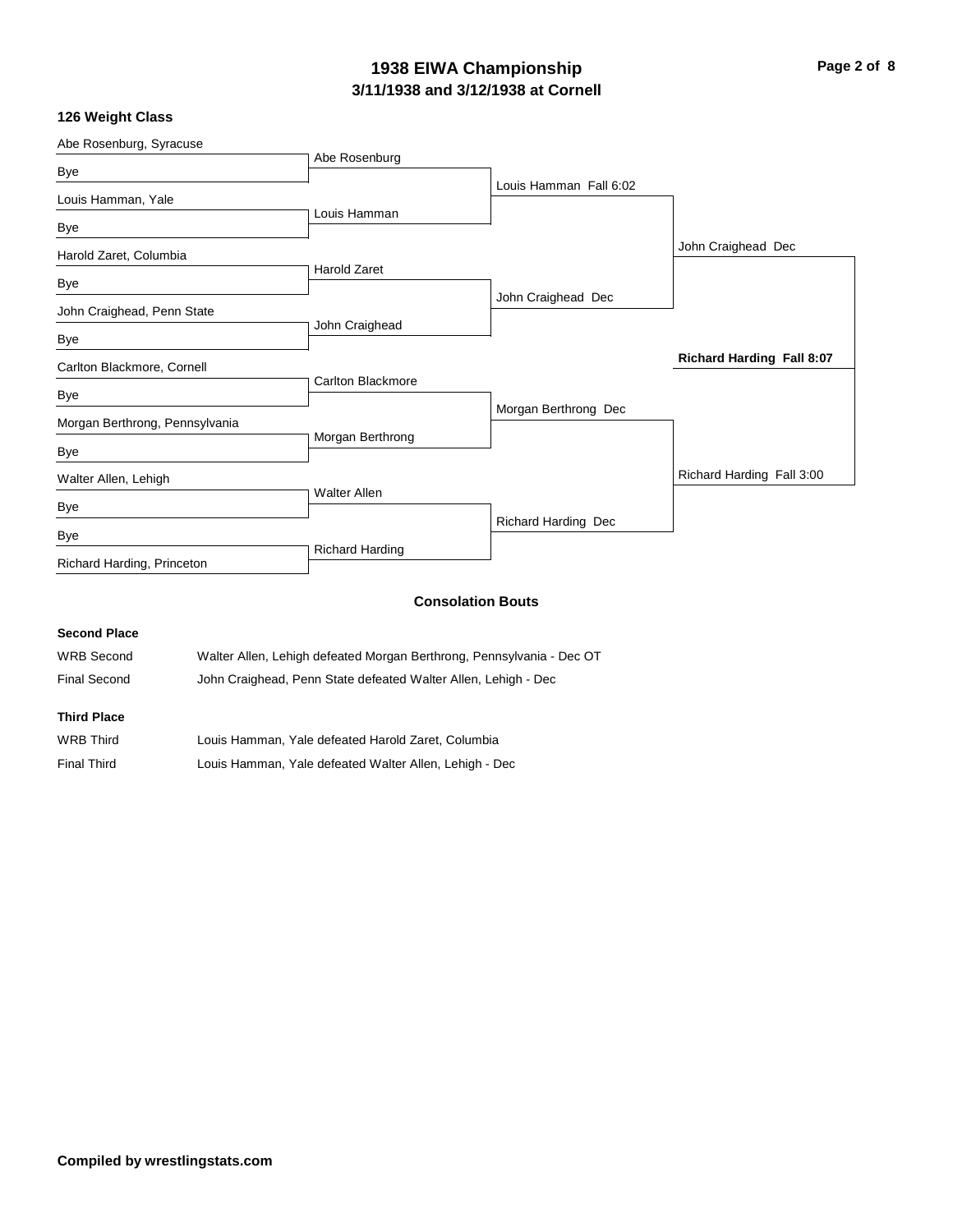## **3/11/1938 and 3/12/1938 at Cornell 1938 EIWA Championship Page 3 of 8**

|  |  |  |  | 135 Weight Class |
|--|--|--|--|------------------|
|--|--|--|--|------------------|

| Norman Bond, Pennsylvania |                     |                          |                         |
|---------------------------|---------------------|--------------------------|-------------------------|
| James Frost, Columbia     | James Frost Dec     |                          |                         |
|                           |                     | Harold Masem Fall 4:21   |                         |
| Harold Masem, Lehigh      | <b>Harold Masem</b> |                          |                         |
| Bye                       |                     |                          |                         |
| Bill Wilder, Syracuse     |                     |                          | Harold Masem Dec        |
| Bye                       | <b>Bill Wilder</b>  |                          |                         |
|                           |                     | Waldo Bird Dec           |                         |
| Waldo Bird, Yale          |                     |                          |                         |
| Bye                       | <b>Waldo Bird</b>   |                          |                         |
| Art Page, Harvard         |                     |                          | <b>Harold Masem Dec</b> |
| Bye                       | Art Page            |                          |                         |
|                           |                     | Art Page Dec             |                         |
| George Ross, Princeton    | George Ross         |                          |                         |
| Bye                       |                     |                          |                         |
| Gerald Oaks, Cornell      |                     |                          | Bob Reynolds Dec        |
| Bye                       | <b>Gerald Oaks</b>  |                          |                         |
|                           |                     | Bob Reynolds Dec         |                         |
| Bye                       | <b>Bob Reynolds</b> |                          |                         |
| Bob Reynolds, Penn State  |                     |                          |                         |
|                           |                     | <b>Consolation Bouts</b> |                         |

#### **Second Place**

WRB Second Waldo Bird, Yale defeated James Frost, Columbia - Fall 13:24 Final Second Waldo Bird, Yale defeated Bob Reynolds, Penn State - Dec

**Third Place**

Final Third **Bob Reynolds, Penn State automatic**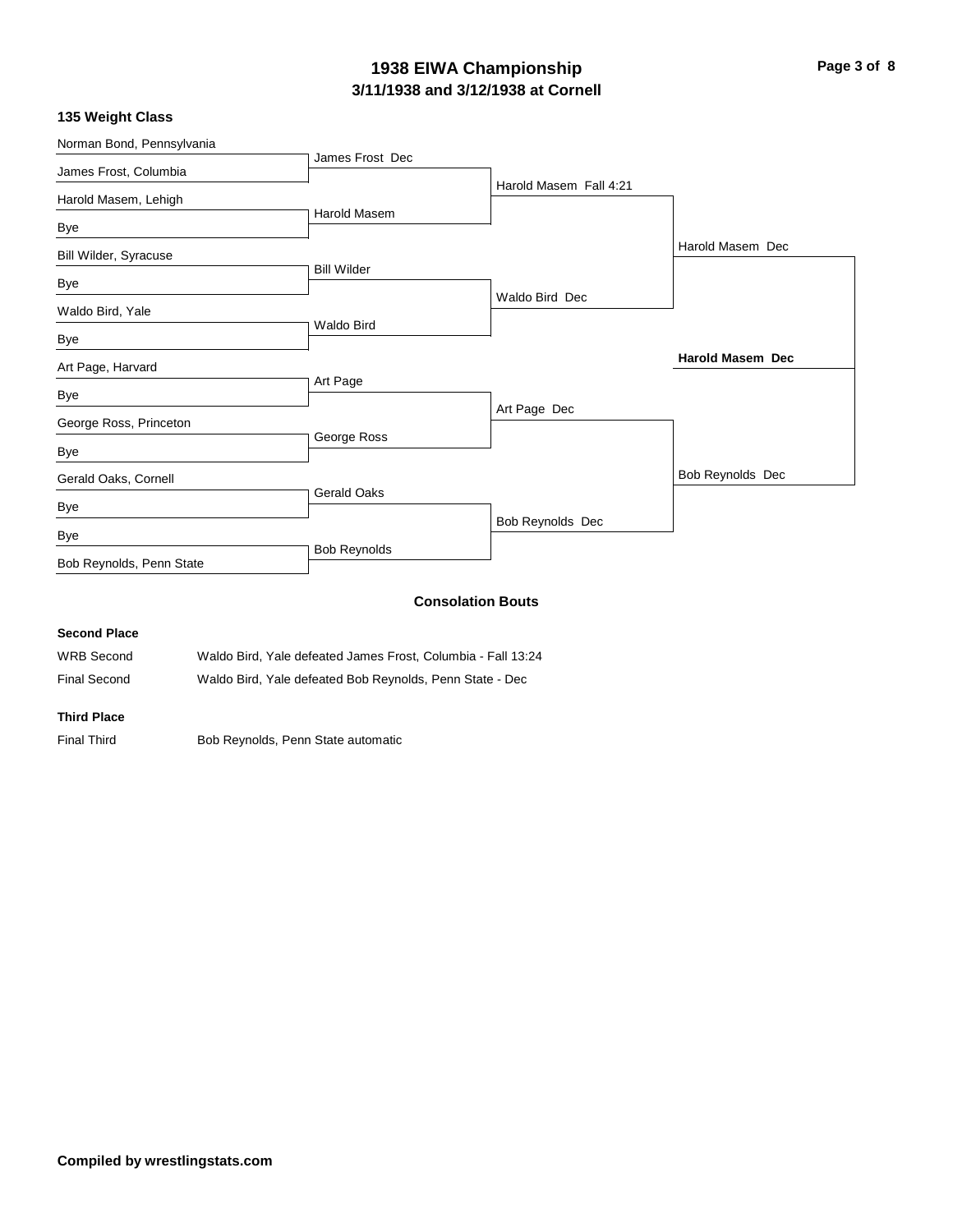## **3/11/1938 and 3/12/1938 at Cornell 1938 EIWA Championship Page 4 of 8**

## **145 Weight Class**

|                    |                                                                                     | David Gerber Dec                                                           |
|--------------------|-------------------------------------------------------------------------------------|----------------------------------------------------------------------------|
|                    |                                                                                     |                                                                            |
|                    |                                                                                     |                                                                            |
|                    | David Gerber Dec                                                                    |                                                                            |
| David Gerber       |                                                                                     |                                                                            |
|                    |                                                                                     | <b>Gus Hagerman Dec</b>                                                    |
| <b>Fred Capers</b> |                                                                                     |                                                                            |
|                    | Gus Hagerman Dec                                                                    |                                                                            |
| Gus Hagerman       |                                                                                     |                                                                            |
|                    |                                                                                     | Gus Hagerman Fall 5:15                                                     |
|                    |                                                                                     |                                                                            |
|                    |                                                                                     |                                                                            |
|                    |                                                                                     |                                                                            |
|                    |                                                                                     |                                                                            |
|                    | <b>Fred Reimers Dec</b><br>Metz<br><b>Dick Miller</b><br>Hanry Kidder<br>Aldo Zazzi | Fred Reimers Fall 2:40<br>Aldo Zazzi Fall 4:59<br><b>Consolation Bouts</b> |

## **Second Place**

| WRB Second          | Fred Capers, Princeton defeated Fred Reimers, Cornell - Fall 4:47 |
|---------------------|-------------------------------------------------------------------|
| <b>Final Second</b> | Fred Capers, Princeton defeated David Gerber, Yale - Dec          |

#### **Third Place**

Final Third David Gerber, Yale automatic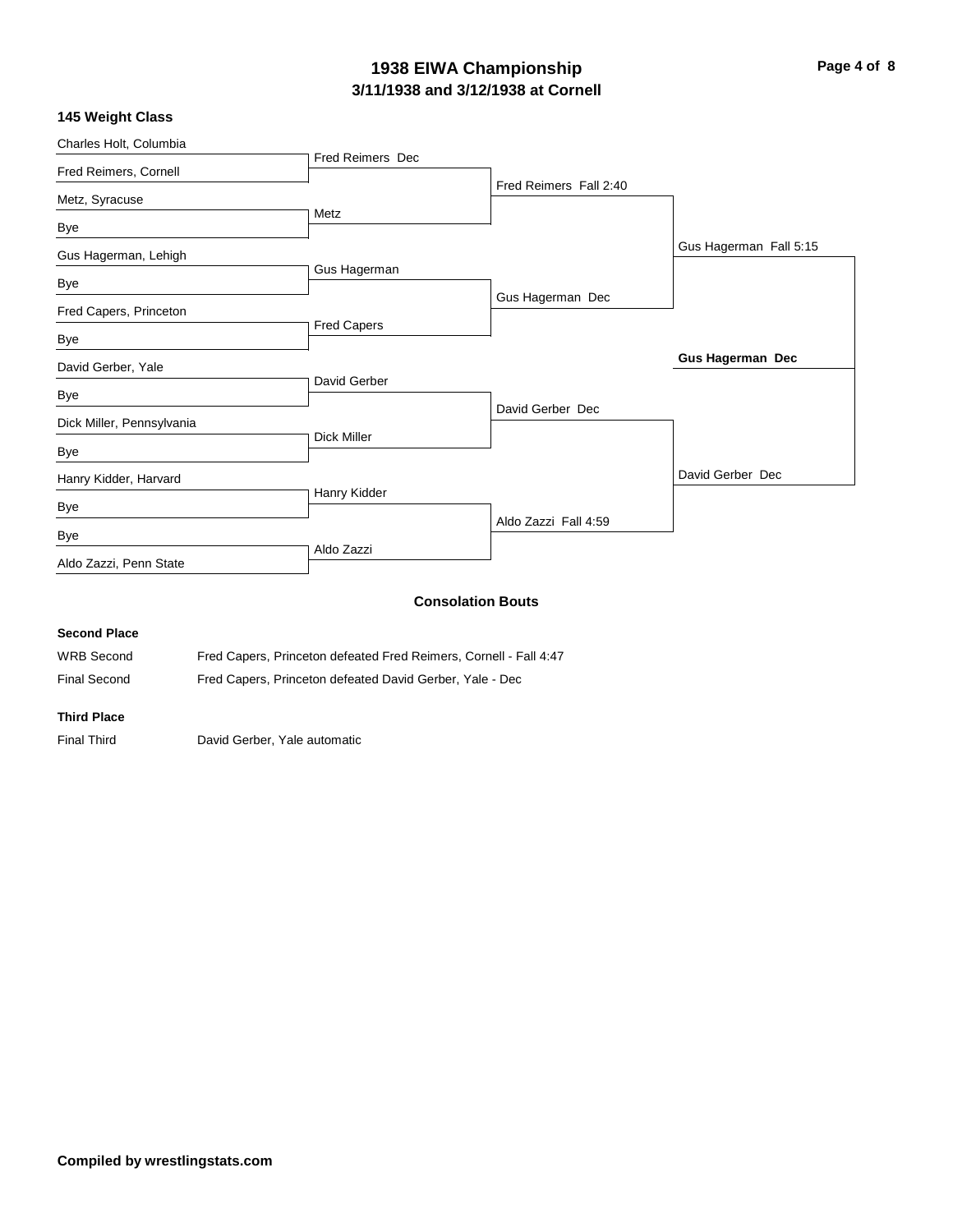## **3/11/1938 and 3/12/1938 at Cornell 1938 EIWA Championship Page 5 of 8**

| Roy Gensler, Penn State   |                        |                            |                           |
|---------------------------|------------------------|----------------------------|---------------------------|
| Ray Deily, Lehigh         | Roy Gensler Fall 7:02  |                            |                           |
|                           |                        | Roy Gensler Dec            |                           |
| Gene Wilson, Syracuse     |                        |                            |                           |
| Bye                       | Gene Wilson            |                            |                           |
| James Trousdell, Cornell  |                        |                            | Jim Bird Dec              |
| Bye                       | James Trousdell        |                            |                           |
|                           |                        | Jim Bird Dec               |                           |
| Jim Bird, Yale            | Jim Bird               |                            |                           |
| Bye                       |                        |                            |                           |
| Bill Hill, Pennsylvania   |                        |                            | <b>Charles Powers Dec</b> |
| Bye                       | <b>Bill Hill</b>       |                            |                           |
| William Gosline, Harvard  |                        | <b>William Gosline Dec</b> |                           |
| Bye                       | <b>William Gosline</b> |                            |                           |
| Weldon Booth, Columbia    |                        |                            | <b>Charles Powers Dec</b> |
| Bye                       | Weldon Booth           |                            |                           |
| Bye                       |                        | Charles Powers Dec         |                           |
| Charles Powers, Princeton | <b>Charles Powers</b>  |                            |                           |
|                           |                        |                            |                           |

## **Consolation Bouts**

#### **Second Place**

| <b>Third Place</b> |                                                                |
|--------------------|----------------------------------------------------------------|
| Final Second       | Jim Bird. Yale defeated Weldon Booth. Columbia - Dec           |
| WRB Second         | Weldon Booth. Columbia defeated William Gosline. Harvard - Dec |

| WRB Third          | James Trousdell, Cornell defeated Roy Gensler, Penn State      |
|--------------------|----------------------------------------------------------------|
| <b>Final Third</b> | James Trousdell, Cornell defeated Weldon Booth, Columbia - Dec |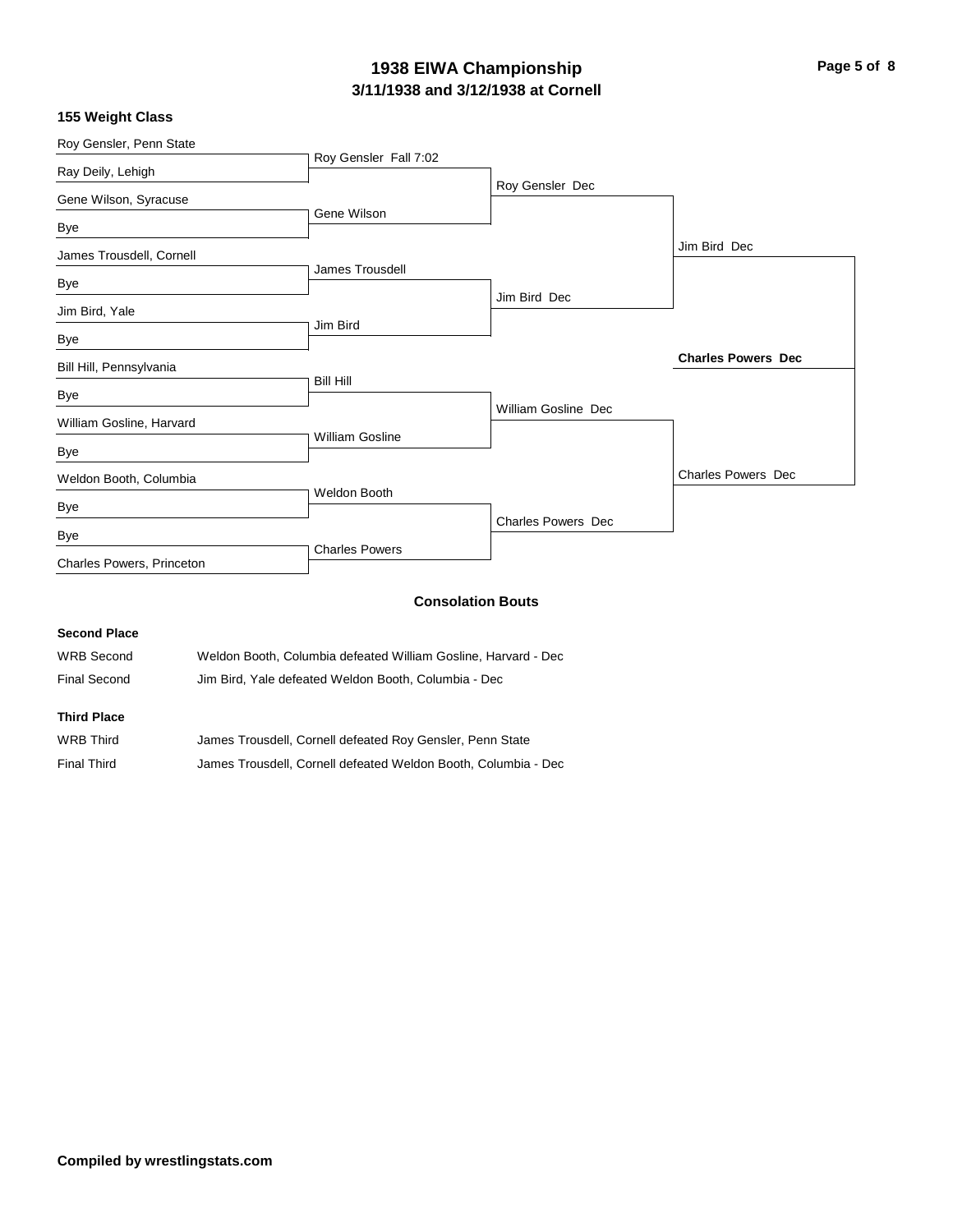## **3/11/1938 and 3/12/1938 at Cornell 1938 EIWA Championship Page 6 of 8**

## **165 Weight Class**

| George Woodland, Yale      |                         |                     |                      |
|----------------------------|-------------------------|---------------------|----------------------|
| Bill Kiehle, Cornell       | George Woodland Dec     |                     |                      |
| Bill Daughaday, Harvard    |                         | George Woodland Dec |                      |
| Bye                        | <b>Bill Daughaday</b>   |                     |                      |
| Robert Armstrong, Syracuse |                         |                     | George Woodland Dec  |
| Bye                        | <b>Robert Armstrong</b> |                     |                      |
| Bob Taylor, Columbia       |                         | Bob Taylor Dec      |                      |
| Bye                        | <b>Bob Taylor</b>       |                     |                      |
| Curt Ford, Lehigh          |                         |                     | <b>Curt Ford Dec</b> |
| Bye                        | <b>Curt Ford</b>        |                     |                      |
| Stephen Priolo, Penn State |                         | Curt Ford Fall 5:12 |                      |
| Bye                        | Stephen Priolo          |                     |                      |
| Ben Ruggiero, Pennsylvania |                         |                     | Curt Ford Fall 5:50  |
| Bye                        | Ben Ruggiero            |                     |                      |
| Bye                        |                         | Morris Emory Dec    |                      |
| Morris Emory, Princeton    | Morris Emory            |                     |                      |
|                            |                         |                     |                      |

## **Consolation Bouts**

#### **Second Place**

| <b>WRB Second</b> | Morris Emory, Princeton defeated Stephen Priolo, Penn State - Dec |
|-------------------|-------------------------------------------------------------------|
| Final Second      | George Woodland, Yale defeated Morris Emory, Princeton - Dec      |

## **Third Place**

| WRB Third   | Bill Daughaday, Harvard defeated Bill Kiehle, Cornell          |
|-------------|----------------------------------------------------------------|
| WRB Third   | Bill Daughaday, Harvard defeated Bob Taylor, Columbia          |
| Final Third | Bill Daughaday, Harvard defeated Morris Emory, Princeton - Dec |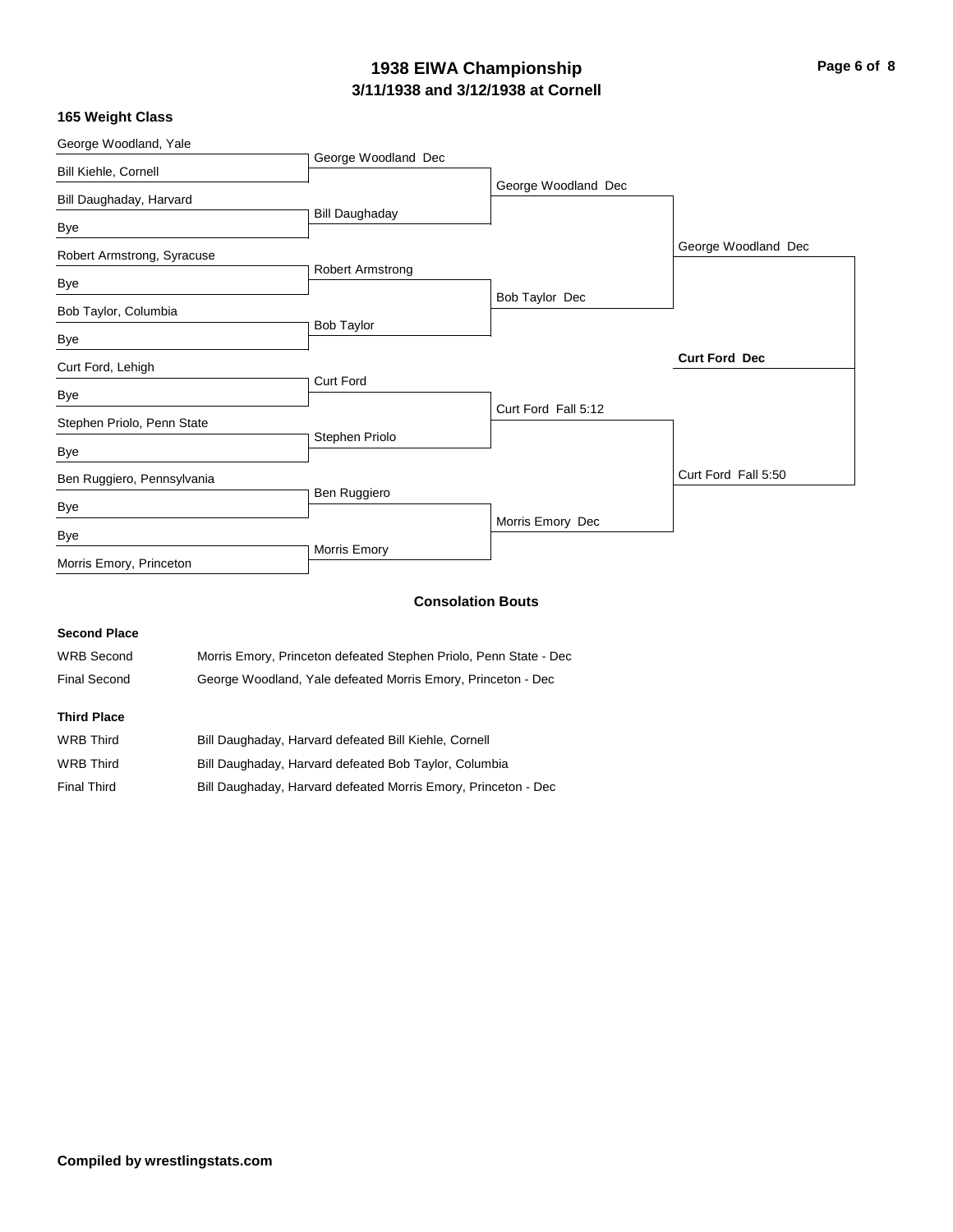# **3/11/1938 and 3/12/1938 at Cornell 1938 EIWA Championship Page 7 of 8**

| Howard Peters, Syracuse  |                          |                         |                          |
|--------------------------|--------------------------|-------------------------|--------------------------|
| Hendee Smith, Princeton  | Howard Peters Fall 10:00 |                         |                          |
|                          |                          | Howard Peters Fall 8:30 |                          |
| Bill Leavitt, Cornell    |                          |                         |                          |
| Bye                      | <b>Bill Leavitt</b>      |                         |                          |
| Len Muldoon, Columbia    |                          |                         | Ross Shaffer Dec         |
|                          | Len Muldoon              |                         |                          |
| Bye                      |                          | Ross Shaffer Fall 5:08  |                          |
| Ross Shaffer, Penn State |                          |                         |                          |
| Bye                      | Ross Shaffer             |                         |                          |
| Bill Lange, Pennsylvania |                          |                         | <b>John Harkness Dec</b> |
|                          | <b>Bill Lange</b>        |                         |                          |
| Bye                      |                          | Charles Small Fall 6:34 |                          |
| Charles Small, Lehigh    |                          |                         |                          |
| Bye                      | <b>Charles Small</b>     |                         |                          |
| Robert Clarke, Yale      |                          |                         | John Harkness Dec        |
|                          | <b>Robert Clarke</b>     |                         |                          |
| Bye                      |                          |                         |                          |
| Bye                      |                          | John Harkness Dec       |                          |
| John Harkness, Harvard   | John Harkness            |                         |                          |

## **Consolation Bouts**

#### **Second Place**

| WRB Second | Charles Small, Lehigh defeated Robert Clarke, Yale - Dec OT |  |
|------------|-------------------------------------------------------------|--|
|------------|-------------------------------------------------------------|--|

Final Second Ross Shaffer, Penn State defeated Charles Small, Lehigh - Fall 4:23

## **Third Place**

| WRB Third          | Len Muldoon, Columbia defeated Howard Peters, Syracuse           |
|--------------------|------------------------------------------------------------------|
| <b>Final Third</b> | Charles Small, Lehigh defeated Len Muldoon, Columbia - Fall 7:35 |